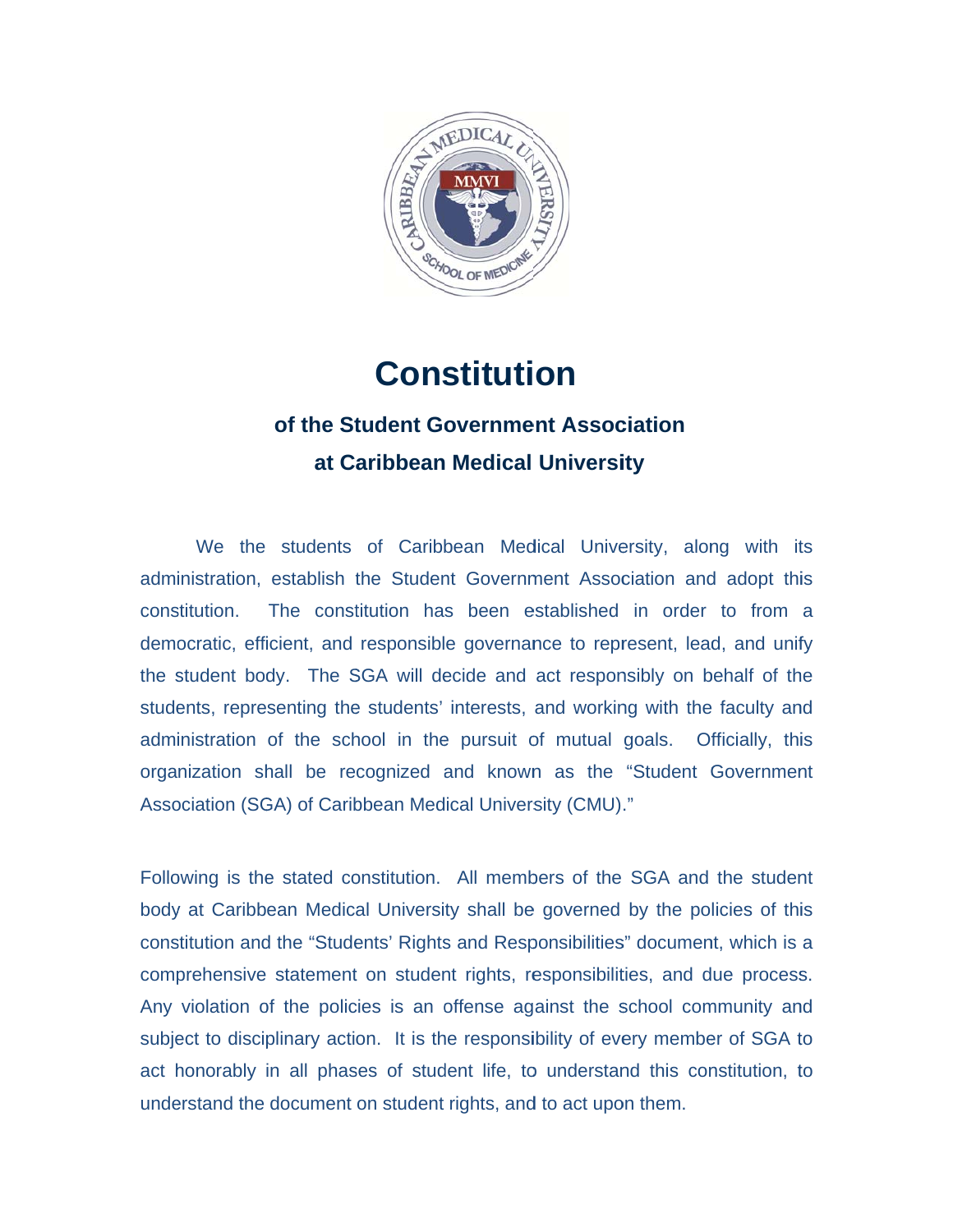The SGA shall not discriminate against any person(s) or group of people and must create an environment, either in the academic venue or outside academic grounds, reflective of these outlined policies open to all, irrespective of gender, race, religion, ethnicity, disabilities, or sexual attraction.

### **Article I. Purpose:**

The SGA shall be the main body on campus responsible for initiating, presenting, and approving a variety of entertainment, cultural, educational, and community service activities and functions deemed under its jurisdiction and facilitated by the SGA President.

The SGA shall represent a visible student presence in the activities and programs of Caribbean Medical University, the faculty, and administration. The organization shall also advocate and facilitate ongoing communication between students, faculty, the university administration, local facilities, and the local community.

# **Article II. Powers and Jurisdiction:**

The powers of the SGA are outlined below, but not limited to, and must be governed by policies outlined within the "Students' Rights and Responsibilities" and following bylaws:

- 1. Representing student concerns and issues and voicing opinions across to the administration
- 2. Acting on behalf of and dealing with all matters pertaining to the general welfare of the student body
- 3. Passing and enacting bylaws and legislation necessary for carrying out the foregoing powers and duties
- 4. Supervising, organizing, and/or administering social and academic functions deemed appropriate by the organization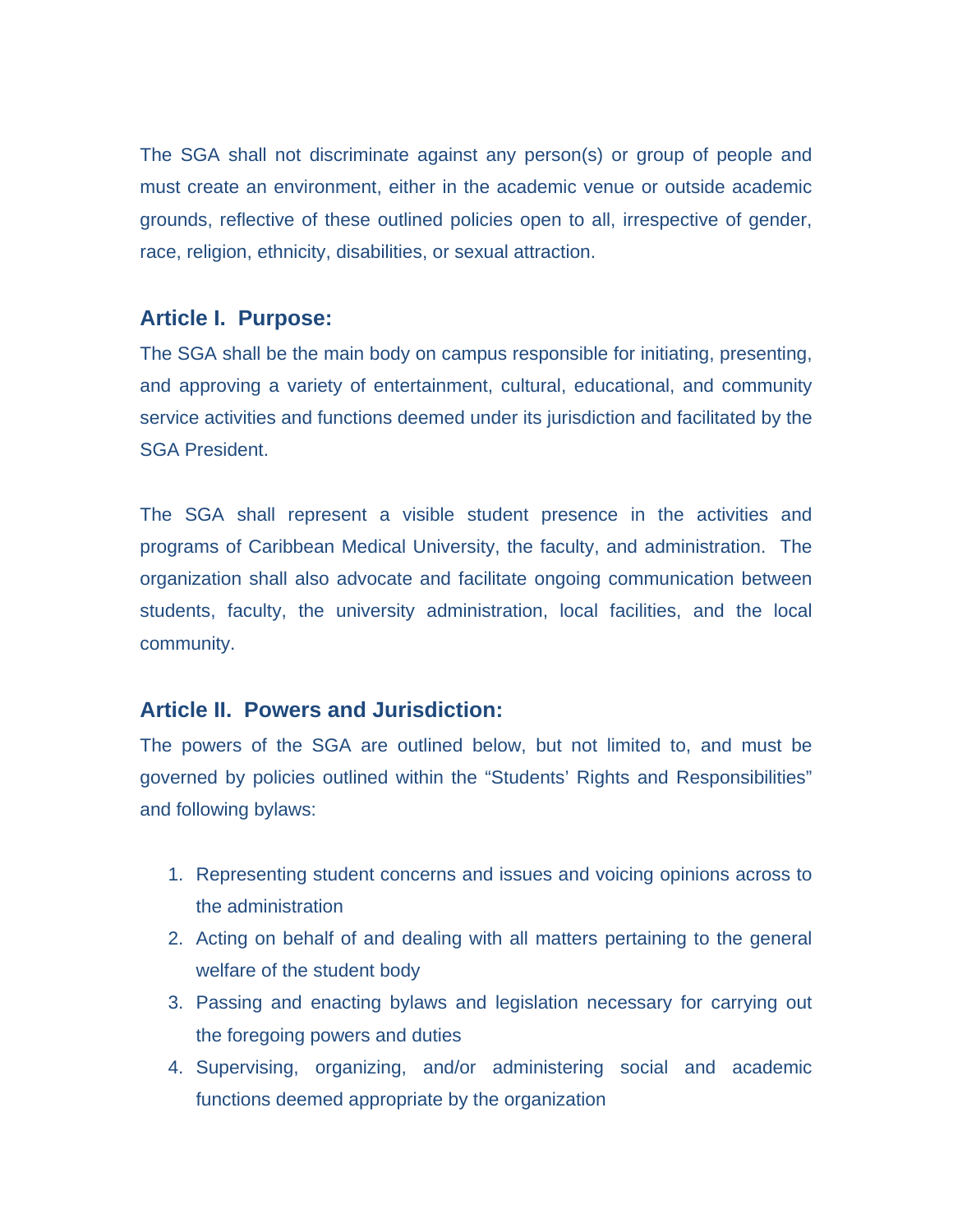- 5. Establish permanent and/or temporary committees and sub-committees responsible for specific tasks
- 6. Creating and carrying out tasks, events, or programs of various background being beneficial to the student body
- 7. Directing management and dispersal of funds allotted to the SGA by the administration
- 8. Coordinating freely nominations and elections of students within designated positions of the SGA and its associated chairs
- 9. Overseeing the initiation, development, and functioning of other student groups and organizations
- 10. Facilitating needs required and desired by the students within the dormitory setting

# **Article III. Executive Branch:**

The Student Government Association shall consist of one branch, known as the Executive Branch. The Executive Branch of the SGA shall consist of a minimum cabinet including the President and the Vice President, as being positions that must be in permanent and constant power in order for SGA to be considered eligible for legal functioning. Positions, such as Secretary, Treasurer, Public Relations Officer (Student Liaison), Social Events Coordinator, and Community Outreach Director shall be instated, as conditions and student-body size require. The Executive Branch shall ensure that the interests of the student body are upheld, within the scope of the constitution and the policies and regulations guiding the university and administration. Article IV discusses the roles and responsibilities of each position within SGA.

### **Article IV. Positions within the Executive Branch:**

All officers are to be elected as according to the outlined Election Bylaws. The SGA shall consist of full-time enrolled students of Caribbean Medical University and are to be elected by the student body. Each member shall only hold one position within cabinet, unless circumstances require otherwise. All members of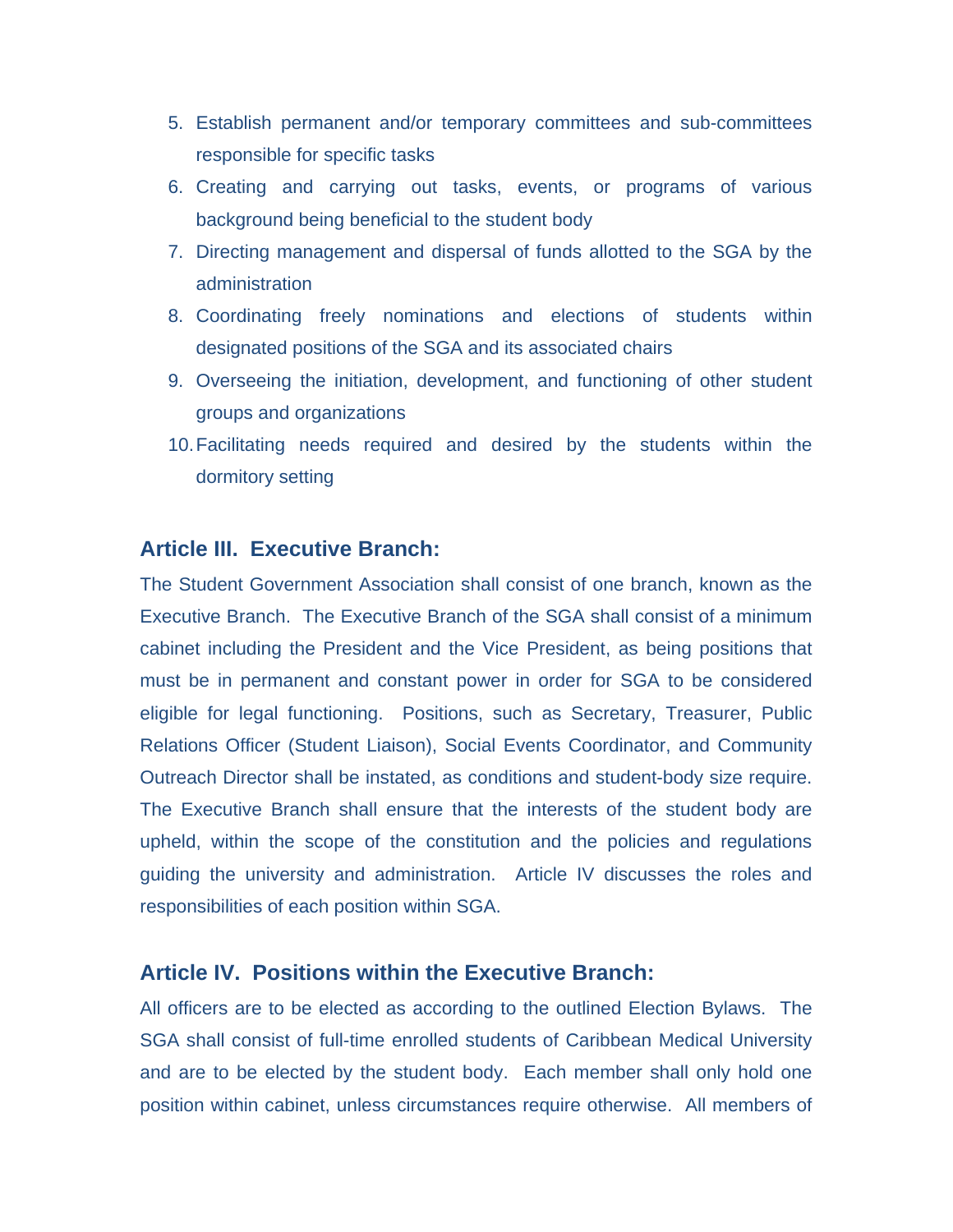SGA are to be in good academic standing prior to matriculation and during the course of the term. A term within SGA is defined as per semester basis. A student may be re-elected into SGA for the same position previously held or another position indefinitely until completion of Basic Sciences at the university.

#### **A. President of SGA:**

- a. Shall be the official representative of the student body
- b. Shall serve as liaison to the faculty, administration, and community
- c. Can be and will be held responsible for the SGA in terms of accordance and functioning
- d. Will oversee all activities of the SGA and activities sanctioned by the SGA
- e. May sign or veto any recommendation or act of SGA
- f. May sign or veto any recommendation to the constitution
- g. Will be head chairperson at SGA and student-body meetings and will have the right to schedule and preside over all meetings, standard and special
- h. Will withhold voting on SGA issues until the end, unless there is a tie, or due to other circumstances
- i. Must serve the entire term as designated from appointment to the election of a new President
- j. Can establish any necessary committees of/for the SGA and appoint their respective chairs
- k. Will lead the nomination and elections process for SGA positions (which are needed/required)

#### **B. Vice President of SGA:**

- a. Shall uphold all tasks and responsibilities assigned thereunto by the **President**
- b. Assist in coordinating SGA meetings, as determined by the **President**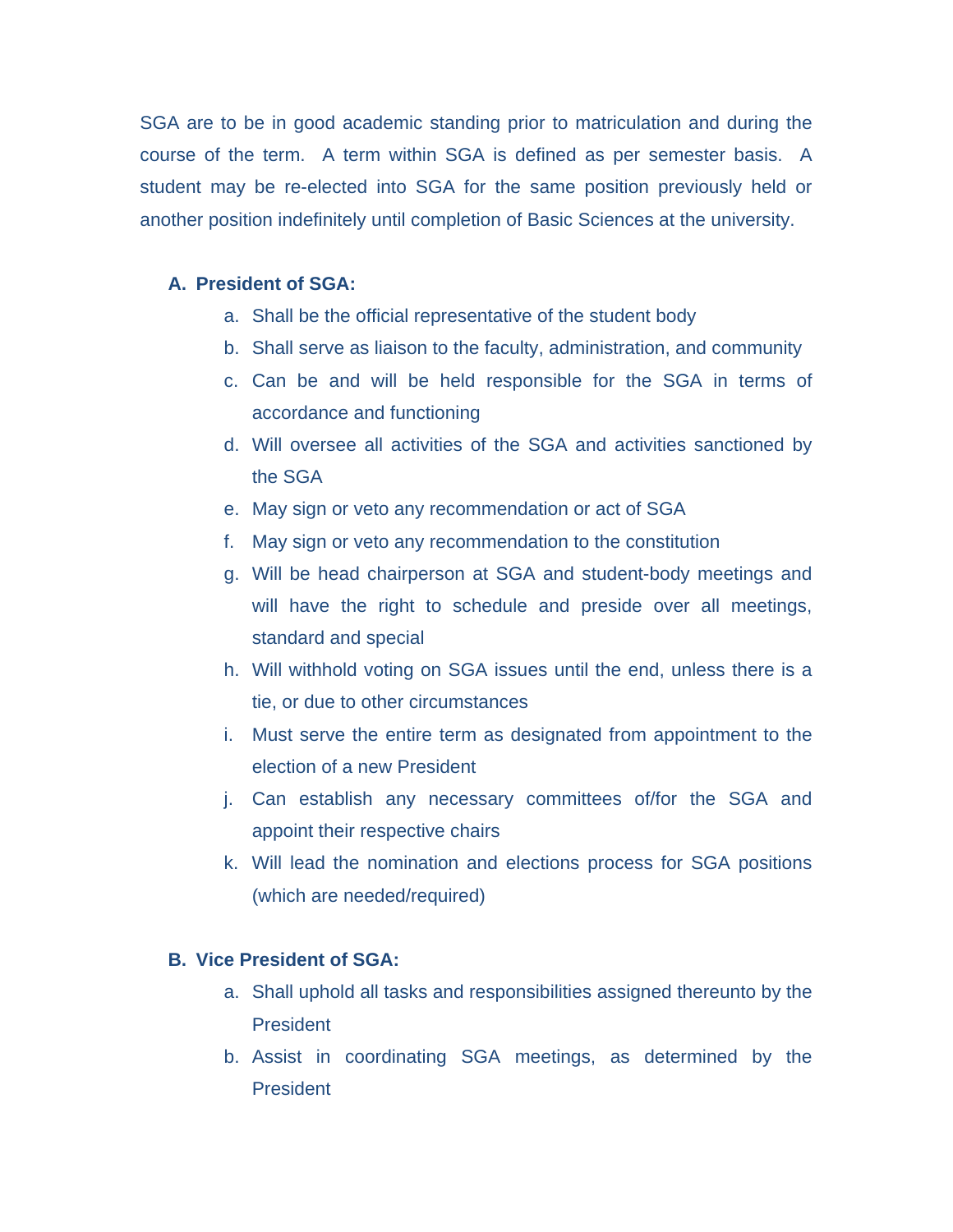c. Coordinate all standing SGA committees and sub-committees and report developments to the President

### **C. Secretary of SGA:**

- a. Responsible for the accurate recording of all SGA meeting minutes and their appropriate distribution
- b. Maintain and revise all SGA records
- c. Archive SGA materials

### **D. Treasurer of SGA:**

- a. Shall oversee all financial activities of the SGA, including accurately documented disbursement(s) and reimbursement(s) of SGA funds
- b. Shall prepare monthly reports of financial activity of the SGA and present findings to university administration towards each semester end

# **E. Public Relations Officer (Student Liaison):**

- a. Conduct routine correspondence between the SGA, the student body, faculty, other student/university organizations, and administration
- b. Coordinate all public relations involving SGA

#### **F. Social Events Coordinator:**

- a. Shall plan and coordinate all social programs and projects
- b. Will serve to gather students together for betterment of relations between individuals and persons
- c. Will work with the Treasurer and/or President in matters of obtaining funding for programs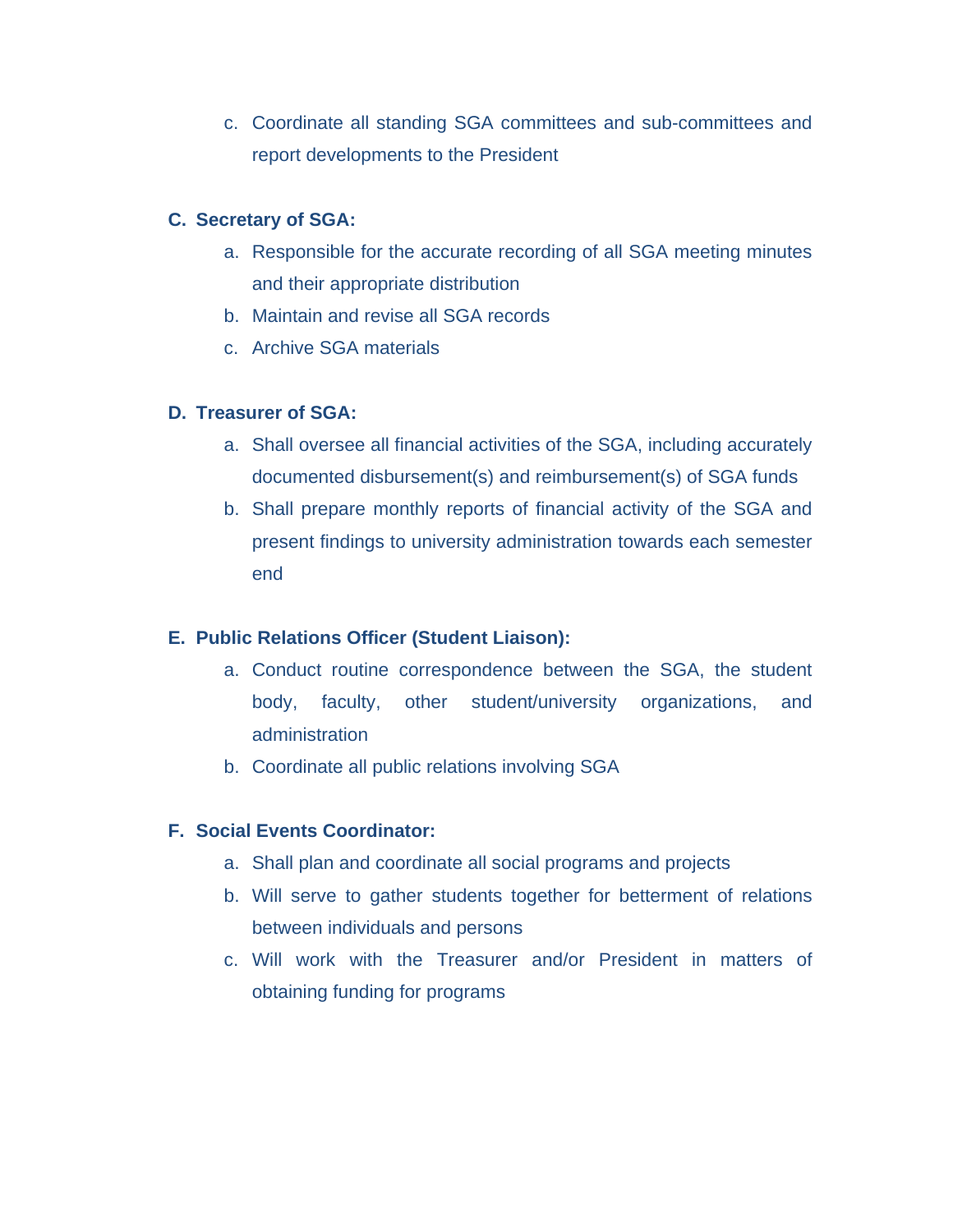#### **G. Community Outreach Director:**

- a. Shall initiate and maintain contact between the local community and the student body
- b. Shall organize activities and programs in which students can volunteer in appropriate positions and gain experience and opportunities
- c. Will work with the Treasurer and/or President in matters of obtaining funding for programs

#### **H. Class Representatives:**

- a. Shall be elected, one for each class, by Election Bylaws, to represent the needs and interests of the particular class to the SGA and administration
- b. Can also serve in SGA simultaneously, except for the position of **President**

# **Article V. Interim Officers:**

During months or terms that the SGA is not in session, sue to incapability to elect a minimum of a President and Vice President, the administration shall appoint an Interim President who shall oversee all SGA duties and formulate means for nominations and elections as outlined by Election Bylaws.

# **Article VI. Elections and Election Bylaws:**

Elections are to be held at the beginning of each semester, within three weeks of the semester starting. The process for elections is described below:

- 1. The President must determine as to which positions within SGA cabinet are appropriate for the current given circumstances
- 2. Nomination forms (hard copy) must be delivered to all students
	- a. Nominations must be taken for each position (President and Vice President minimum), as will be required for the newly begun term,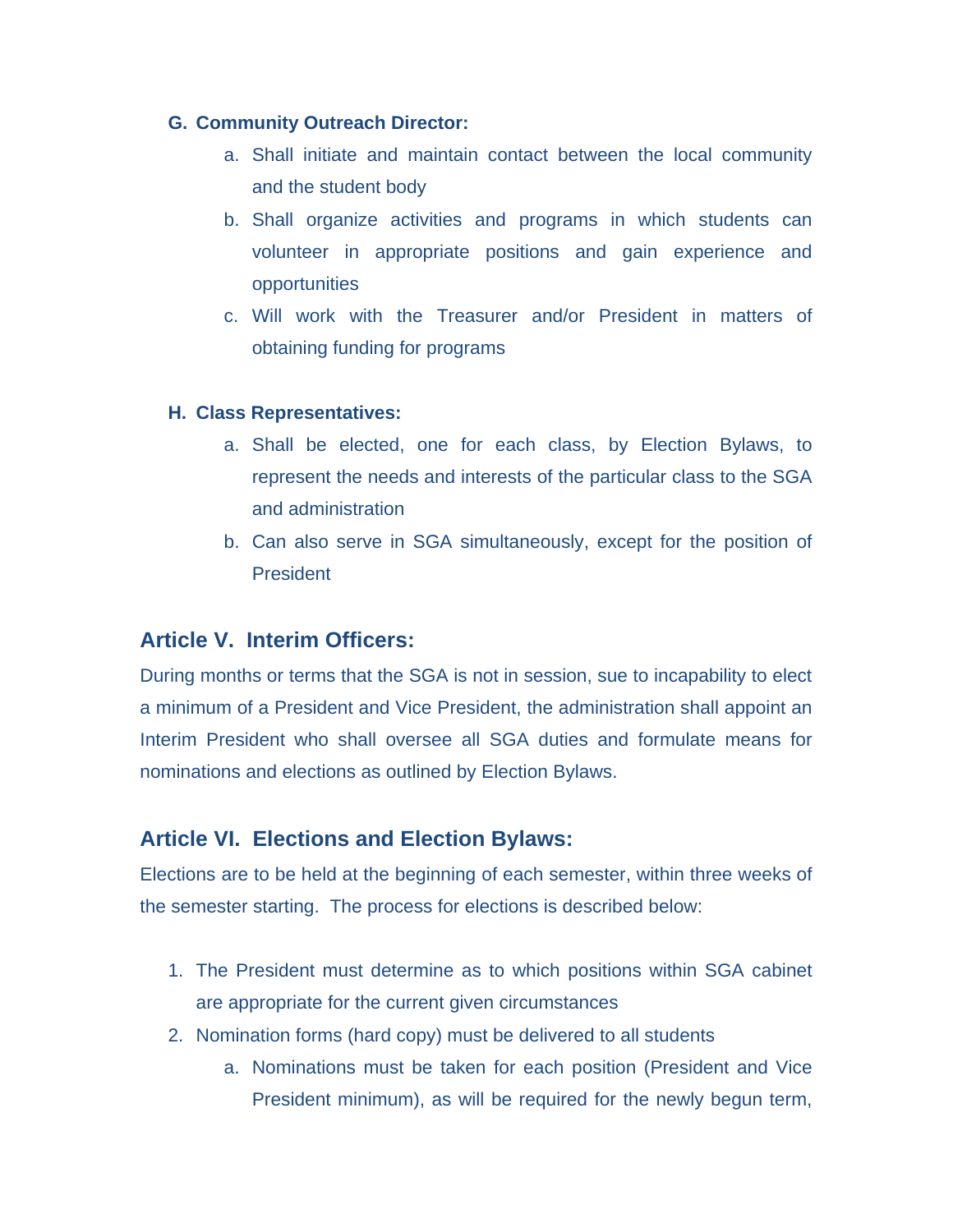and students must be encouraged to state why a particular individual is fit in terms of skills set for the mentioned position

- b. The exception for taking nominations for Vice President may stand; Vice President may continue his/her term if the individual is in a class and there is only one newly matriculating class joining the current students. In this case, the Vice President can be deemed Interim President by the administration
- c. A minimum of 2 days and a maximum of 4 days must be given for students to make nominations
- 3. Upon the ending of the nomination period, nominations must be collected by the Secretary and/or President
- 4. The President must then make contact (either in hard copy letter, or via email) with the nominees, describing to them the position(s) they have been nominated for and the roles and responsibilities for the position(s), as outlined in Article IV.
	- a. A minimum of 2 days and a maximum of 4 days must be given for students to consider and accept nominations for a position
	- b. Upon accepting, the student must be placed on the ballot
	- c. The Secretary (and if none, then Vice President) shall reserve the right to check all nomination forms to ensure contact is made properly for any and all nominees for their respective nominations
	- d. Nominees must meet all requirements for running for SGA positions
- 5. Ballots (hard copy) with all eligible candidates must be delivered to all students
- 6. A neutral faculty should be appointed to oversee ballot completion and collect all ballots. The faculty member must then tally all results and determine winners based on the total amounts of votes received and the administration should verify all results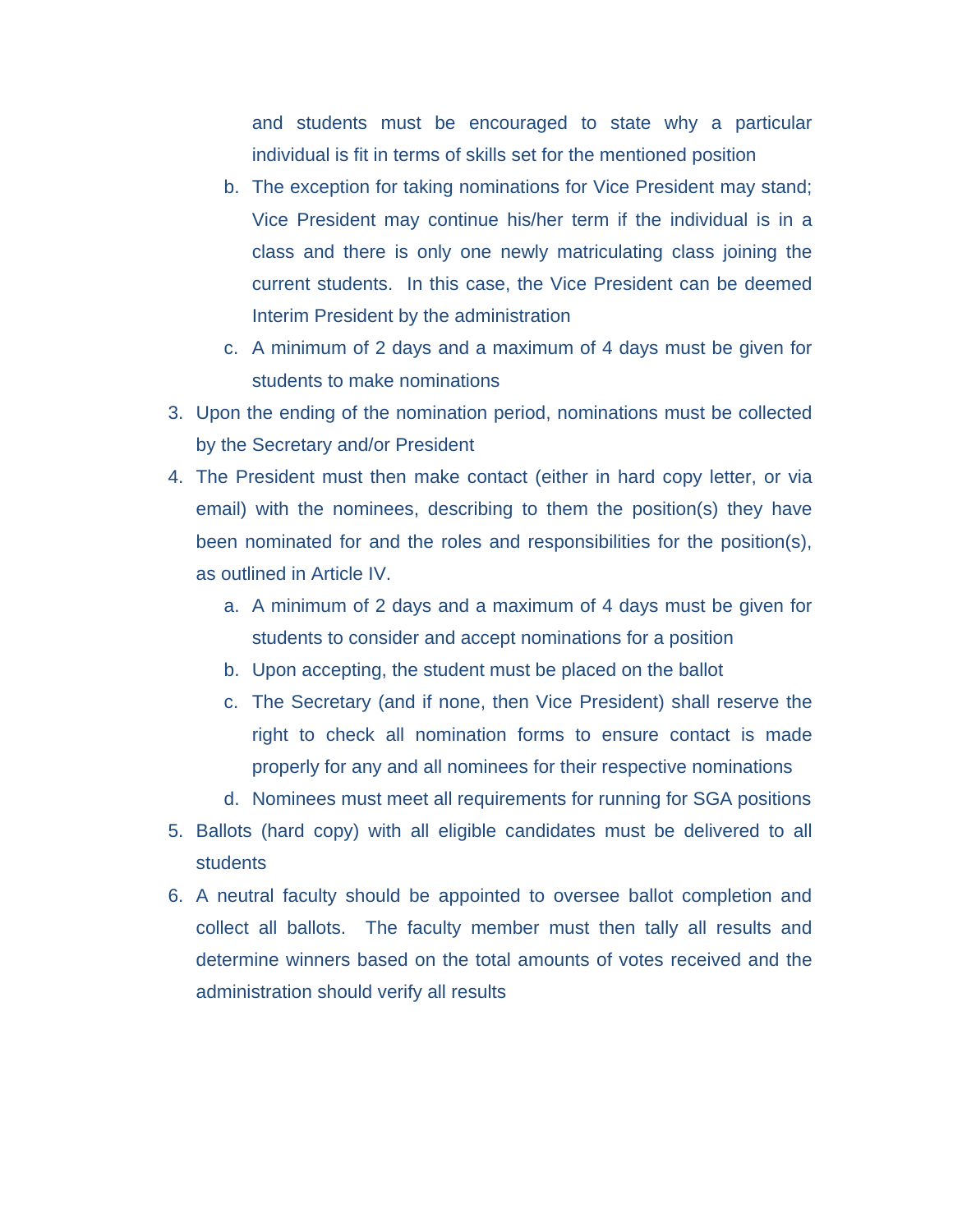# **Article VII. Voting, Ratification, and Amendments to the Constitution:**

All students and SGA members may propose changes and/or amendments to the Bylaws stated within the constitution. Changes should be brought to the attention of the President and/or Public Relations Officer. The issue must, by order of student rights, be brought up by the President and presented to the rest of the cabinet.

Amendments must be passed by a two-thirds vote (2/3) of the SGA. The President may not vote on the issue, until the end if circumstances require, or unless there is a tie; however, the President may chose to veto the amendment. Vetos may be overridden by a two-thirds majority vote (2/3) by the SGA cabinet. The same must apply for any new bylaws created.

If a proposed amendment is vetoed or rejected, it can be submitted via a written proposal (by the author(s) of the amendment) to be considered by the student body as a whole. A two-thirds majority vote (2/3) is required for ratification of the law.

All Bylaws according to the Constitution must be upheld and any violations by SGA may result in disciplinary action.

# **Article VIII. Interpretation of Differing of Opinions:**

If, in the event, that there is a discrepancy in terms of understanding the Constitution and its Bylaws, by either the SGA itself, or between the SGA and student body or SGA and administration, the Dean of Students' Affairs shall render an interpretation and reserves the right to enforce any decision made or taken. In the event of absence of the Dean of Students' Affairs, then a consensus amongst all faculty must be taken, requiring a two-thirds (2/3) majority vote.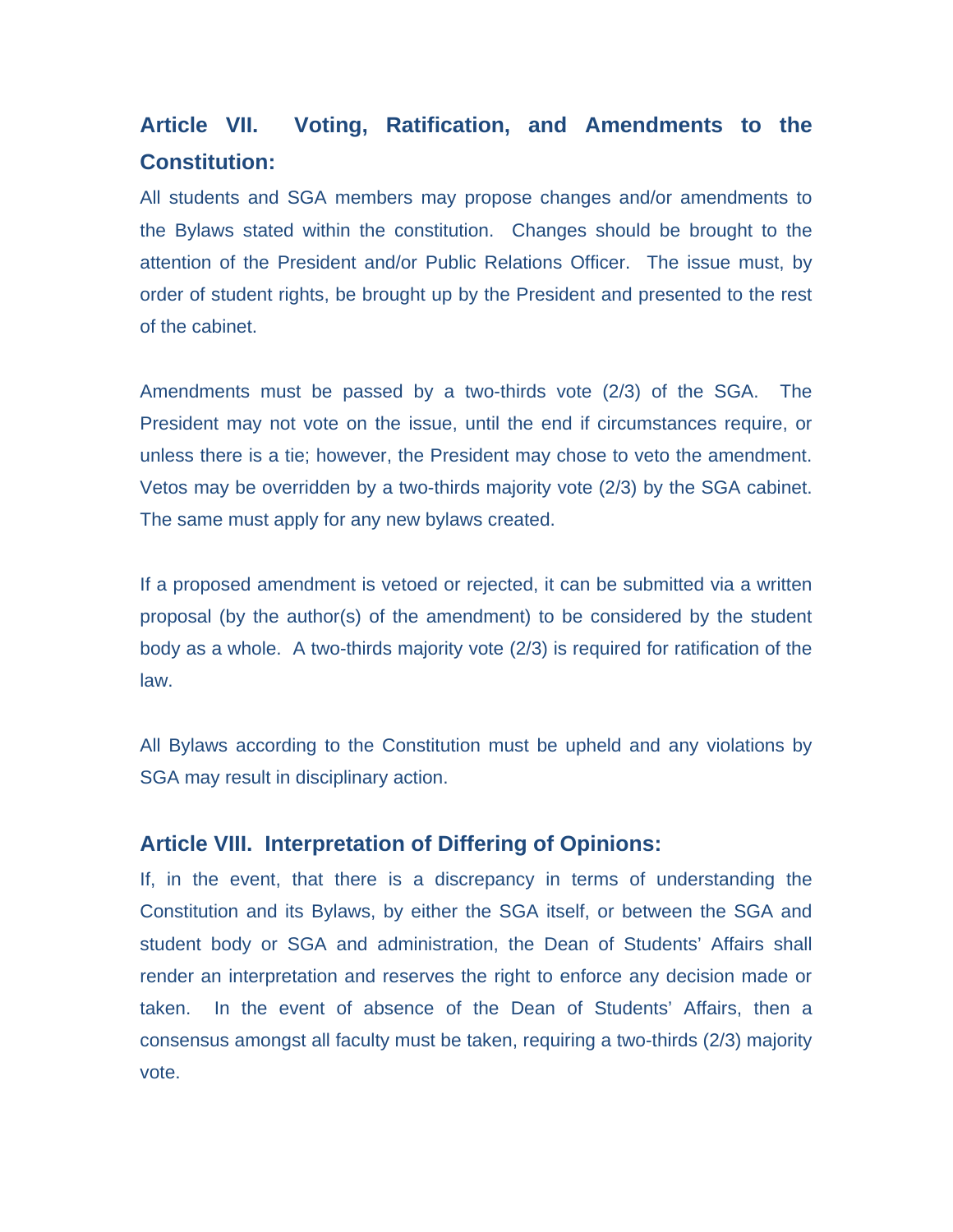# **Article IX. SGA Funds:**

The university shall distribute funds to the SGA collected from students under the title of "SGA Fee," designated for SGA to use for its operations and conduct its programs and projects. The amount shall be specified by the CMU President and may be adjusted upon request every year on the basis of the SGA needs. The funds shall be allocated to the SGA account and made readily available to the President and Treasurer, if one is instated. Funds may not be abused or misused. Reports relative to spending, including all receipts and invoices, must be drafted and made available to the administration by each semester's end.

# **Article X. SGA Meetings:**

Meetings, their necessity and covered agenda, are to be determined by the SGA President. Rules for meetings are determined as follows:

- 1. Regular meetings of the SGA shall be held at least once a month at regular intervals throughout the semester, as determined necessary by the **President**
- 2. An agenda(s) and/or objective(s) must be made clear
- 3. The SGA shall hear all cases referred to it by the SGA President, by students, faculty, the Dean of Students' Affairs, and the administration
- 4. A quorum shall be required to convene a meeting and shall consist of at least half of the amount of total SGA members, excluding the President
- 5. A simple majority of SGA members shall be required to approve a motion or vote
- 6. All meetings shall be held at CMU unless designated by the President well in advance
- 7. All meetings shall be open to all students, faculty, and the administration
- 8. Meeting times and dates must be posted and made known at least five days prior
- 9. The President may call upon special/emergency meetings, as can also be done by a minimum of two students with an established agenda